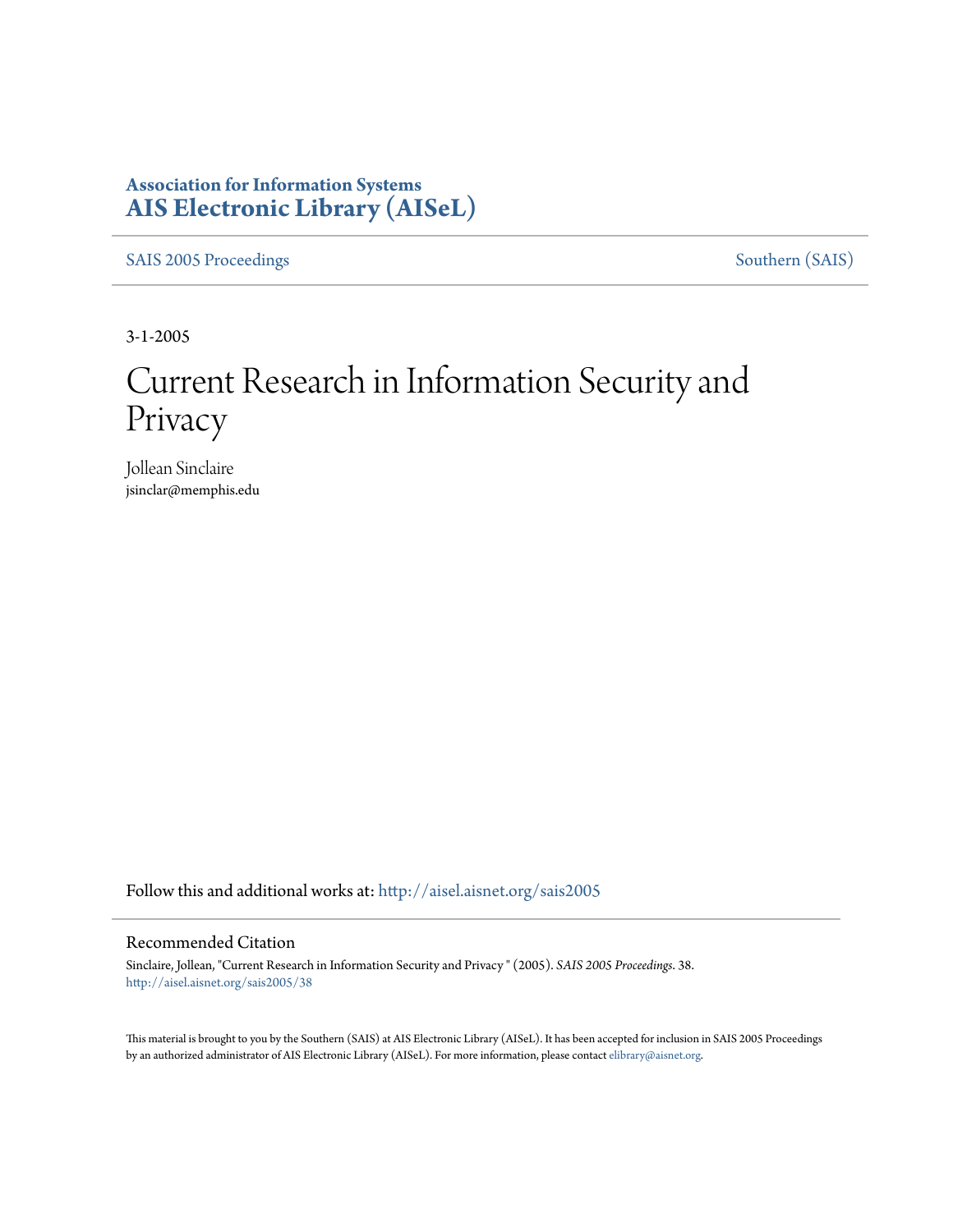## **CURRENT RESEARCH IN INFORMATION SECURITY AND PRIVACY**

**Jollean K. Sinclaire** 

#### **The University of Memphis**

jsinclar@memphis.edu

## **Abstract**

*This paper reviews a range of current MIS research literature to identify research topics in information security and privacy. Results of this study indicate IT security provides the basis of current research in the area of information security and privacy. The results of this study reveal limited research in this area, particularly at the organizational level. One conclusion is that this lack of research results from organizational unwillingness to share information and statistics on security. Another conclusion is that research is needed in the area of information privacy. One area of future research may be organizational privacy policies. Two particular areas of interest may be user perceptions of privacy policies and opt-in/opt-out policies and procedures. Additionally, research related to individuals' concern for information privacy may be less problematic to study than organizational security issues. Research in this area is important because user concern for information privacy has the potential to affect the future of ecommerce.* 

#### **Keywords**

Information security; information privacy

## **Introduction**

This paper reports on a structured review of a range of current MIS research literature undertaken to identify the nature of recent study in information security and privacy. The purpose of this review is to classify and analyze studies from this stream of research and identify today's hot topics in information security and privacy in an effort to detect emerging trends; to acknowledge issues where research exists; and uncover areas where research may be needed. By identifying those topics that are at the foundation of research in information security and privacy, as well as those that are new topics in this area, this paper may also serve to guide future research.

## **Security and Privacy Research**

Because this study was designed to consider articles published by a number of journals, each with a unique perspective, it was necessary to begin with accepted and acceptable definitions of information security and information privacy. Defining information privacy as "the ability of the individual to control personally information about one's self," Stone, Gueutel, Gardner, and McClure (1983) report "this control-oriented definition of information privacy is consonant with many other conceptualizations of the same construct." Corporate IT security is defined by three general security goals: confidentiality, integrity, and availability (Panko, 2004). Therefore, research in security includes but is not limited to security architecture, security policy, cryptography, incident and disaster response, and managing the security function.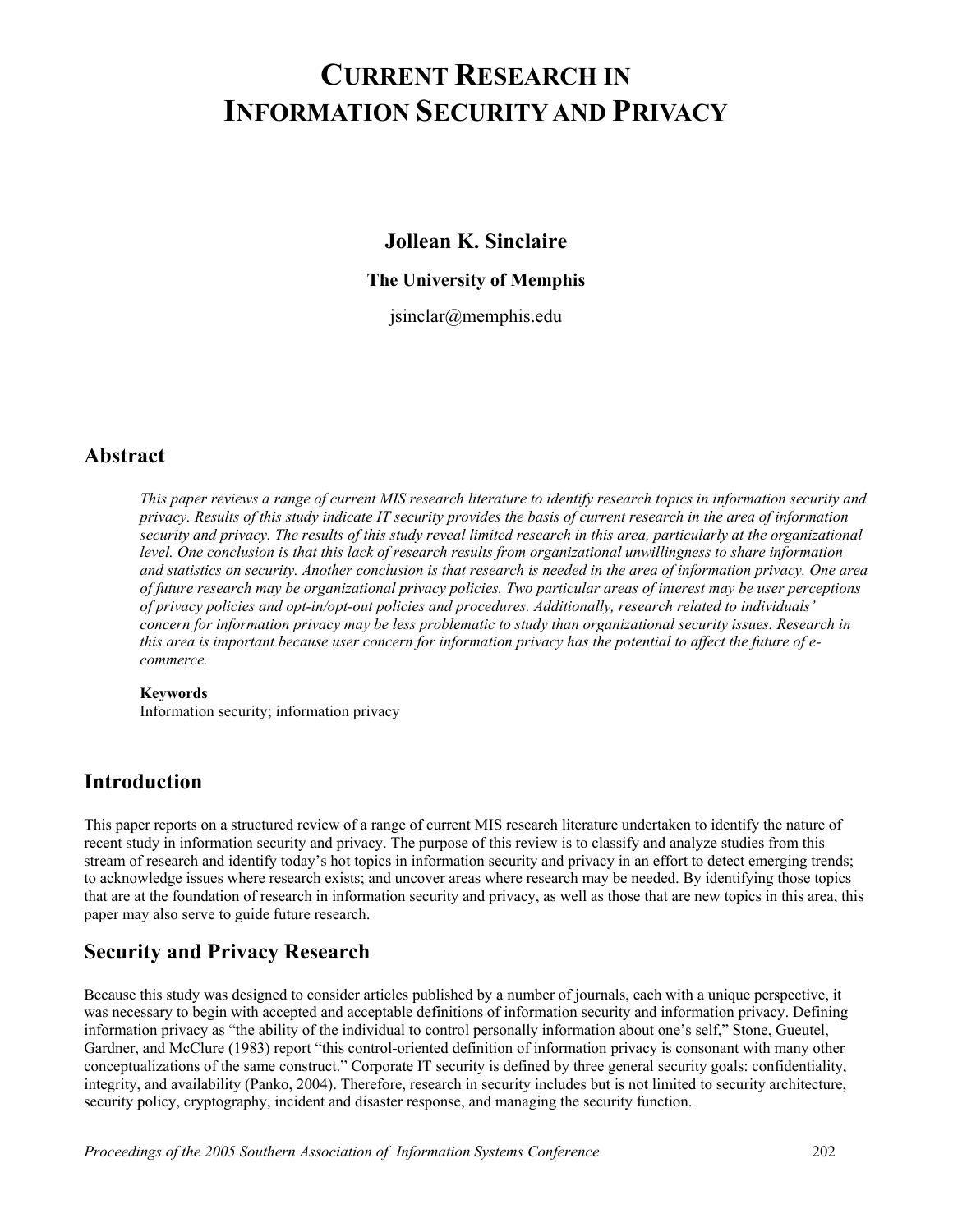It was necessary to delimit what constitutes research in information security and privacy. General interest articles as well as opinion and technical commentary were excluded from consideration. Articles that cite or imply generally accepted research methodologies were included in this study, as were articles of a subjective-argumentative methodology. This study specifically considered the work of researchers representing educational institutions throughout the world and did not consider the work of practitioners or individuals representing commercial firms. However, any research article that was the product of collaboration between both academic and commercial individuals was considered for inclusion in this study.

## **The Journals**

This review of current relevant literature included articles published over a recent two-year period in journals that have been widely and consistently ranked highly as publication outlets for IS research in North America (Whitman, Hendrickson, and Townsend, 1999) (Walstrom and Hargrave, 2001) (Mylonopoulos and Theoharakis, 2001). The specific journals included in the study are listed alphabetically in Table 1. A brief description of each of these journals is given below.

| Journal                                   | <b>Date Range of Included Issues</b> | <b>Number of Issues</b> |
|-------------------------------------------|--------------------------------------|-------------------------|
| Communications of the ACM                 | Nov. $2002 - \text{Oct. } 2004$      | 24 (monthly)            |
| Information & Management                  | Dec. $2002 - Dec. 2004$              | 16 (8 issues annually)  |
| <b>Information Systems Management</b>     | Fall, 2003 – Winter, 2004            | 8 (quarterly)           |
| Journal of Management Information Systems | Fall, $2002 -$ Summer, $2004$        | 8 (quarterly)           |

#### **Table 1. Journals and issues included in this study**

#### *Communications of the ACM*

Communications of the ACM is published by the Association for Computing Machinery. Founded in 1947, "ACM is a major force in advancing the skills of information technology professionals and students worldwide" (CACM, 2003). The 'Information for Authors' page at the CACM web site states, "The Communications of the ACM readership represents approximately 85,000 professionals from every known computing discipline: 80% are computing practitioners working in industry; 20% work in government and academia. The majority of readers have been involved in computing for over 12 years, and 65% have advanced degrees" (Communications of the ACM, online). Established in 1957, this journal publishes the research findings and ideas of the creators and innovators of the latest technology trends. This journal is the "premier computing magazine, internationally renowned and respected for its coverage of both existing and emerging technologies" (Communications of the ACM, online).

#### *Information & Management*

Founded in 1978, Information & Management, The International Journal of Information Systems Applications," serves managers, professionals, database administrators and senior executives of organizations which design, implement and manage Information Systems Applications." The goals of this publication are: "To collect and disseminate information on new and advanced developments in the field of applied information systems; To provide material for training and education in administrative data systems; To encourage further progress in information systems methodology and applications; To cover the range of information system development and usage in their use of managerial policies, strategies, and activities for business, public administration, and international organizations; To provide guidelines and insights on how to undertake successful information technology initiatives and learn to avoid failures through the study of success and failure patterns" (Elsevier, online).

#### *Information Systems Management*

Information Systems Management is published by Auerback Publications, New York, NY. Founded in 1990, this quarterly journal recently merged with Information Strategy: The Executive's Journal. Publication subjects include business, computer science, management, management information systems, computers and software, and high tech. Read by both practitioners and academicians, this journal publishes research that "presents problem solving strategies and techniques for managers of corporate information systems" (Auerbach Publications, online).

#### *Journal of Management Information Systems*

Journal of Management Information Systems, founded in 1984, provides a "forum for the presentation of research that advances the practice and understanding of organizational information systems." This publication offers that it "serves those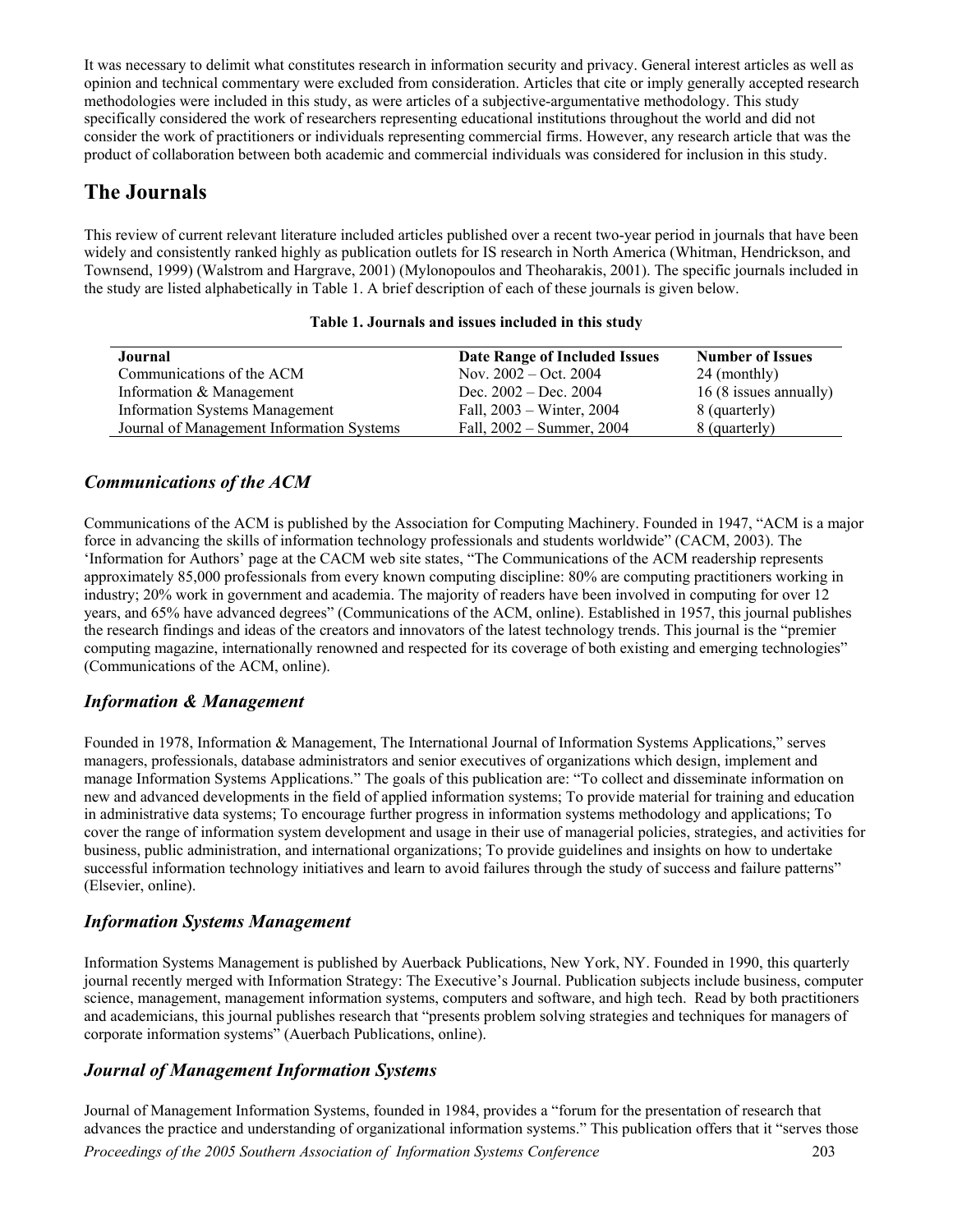investigating new models of information delivery and the changing landscape of information policy making" (Business Source Premier, online).

From these four publications, twenty four articles addressing information security and privacy were selected for inclusion in this study. The number of articles included from each journal is shown in Table 2.

| Table 2. Number of research articles per source                                                    |         |
|----------------------------------------------------------------------------------------------------|---------|
| urnal                                                                                              | Article |
| $\ldots$ $\ldots$ $\ldots$ $\ldots$ $\ldots$ $\ldots$ $\ldots$ $\ldots$ $\ldots$ $\ldots$ $\ldots$ |         |

| Journal                                   | <b>Articles</b> |
|-------------------------------------------|-----------------|
| Communications of the ACM                 | 17              |
| Information & Management                  | $\mathbf{a}$    |
| <b>Information Systems Management</b>     |                 |
| Journal of Management Information Systems |                 |

## **Results**

Results from this study reveal seventy-four percent of this subset of current research addresses IT information security and twenty-six percent addresses information privacy. Within research on security, twenty-nine percent of the articles address issues of planning, and seventy-one percent of the articles address issues of protection. An analysis of research within the protect function reveals that 50 percent pertains to authentication/verification, twenty-five percent is about types of threats, seventeen percent addresses standards, and 8 percent pertains to firewalls. The research on privacy addresses issues of user perceptions such as trust, privacy seals, and privacy standards, as well as ethical issues related to surveillance. The analysis of research topics is shown in Table 3.

#### **Table 3. Research Topics**

| Survey of current research              |     |
|-----------------------------------------|-----|
| <b>Information Security</b>             | 74% |
| <b>Information Privacy</b>              | 26% |
| <b>Research on Information Security</b> |     |
| Plan                                    | 29% |
| Protect                                 | 71% |
| <b>Research on "Protect" Function</b>   |     |
| Authentication/Verification             | 50% |
| <b>Threats</b>                          | 25% |
| Standards                               | 17% |
| Firewalls                               | 8%  |
| <b>Research on Information Privacy</b>  |     |
| User Perceptions                        | 67% |
| Surveillance Issues                     | 33% |

The results of this study reveal a lack of research in the area of information security and privacy, particularly at the organizational level. This result is perhaps explained by discussing research by Kotulic and Clark (1999) in which they attempted to study security risk management at the firm level. Before developing questionnaires, Kotulic and Clark (1999) had secured commitments from five firms to pilot test the instruments; however, all five firms declined to participate when the instruments were presented. An additional thirty eight firms were contacted and ultimately one firm agreed to participate in the pilot study. Subsequently, four questionnaires were mailed to 1540 firms; however, only nine firms returned all four instruments for a response rate of less than one percent. Kotulic and Clark (1999) analyzed non-response feedback from seventy four firms to report twenty three percent of those firms stated they do not share any information about computer security policies with outside entities. We may conclude that a lack of research on information security and privacy results from organizational unwillingness to share information and statistics on security.

Another conclusion is that research is needed on information privacy. Results of this study found only six articles related to information privacy. One potential area of future research may be in the area of organizational privacy policies. These policies are generally public information and may be available online. Two particular areas of interest may be user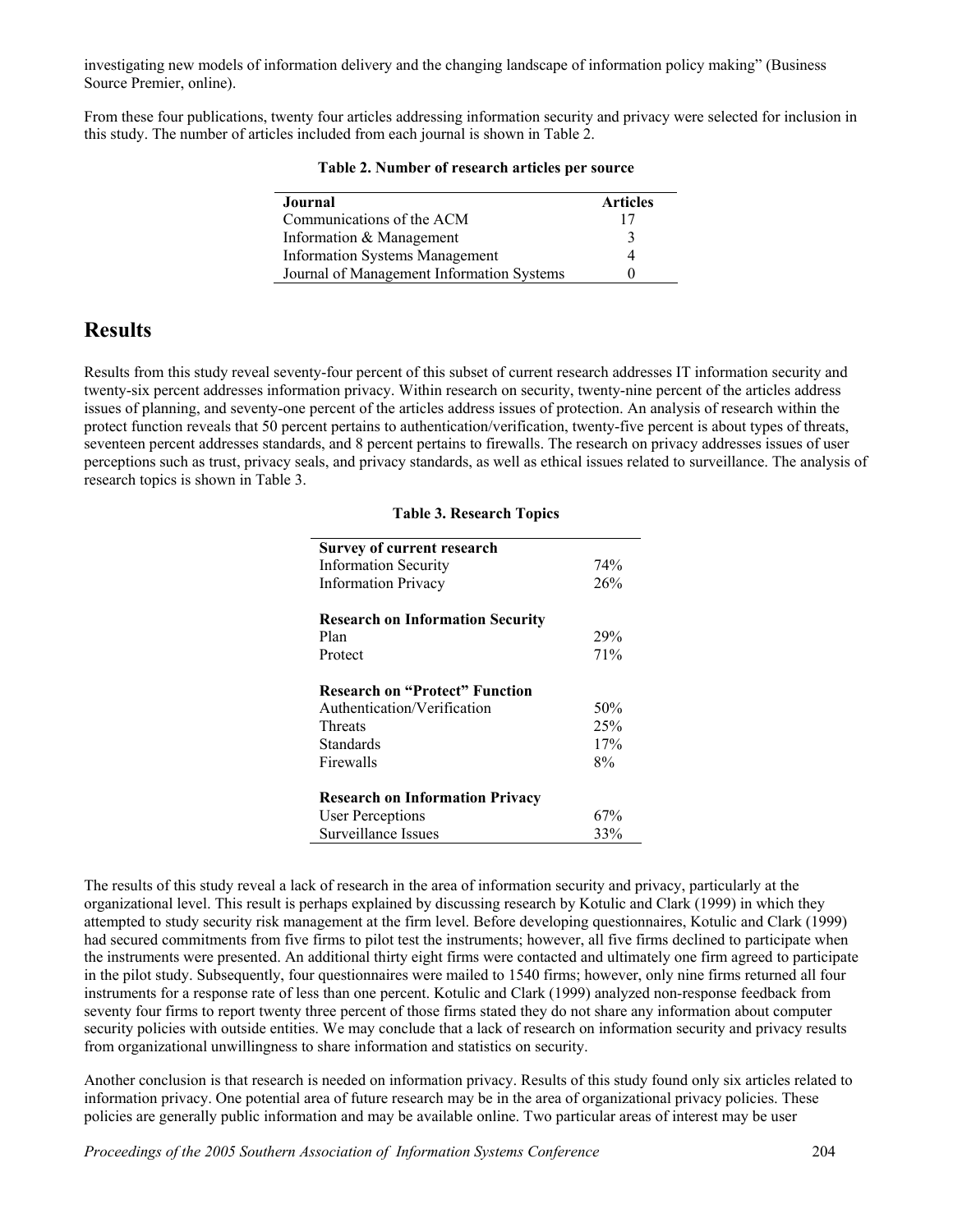perceptions of privacy policies and opt-in/opt-out policies and procedures. Additionally, research related to individuals' concern for information privacy may be less problematic to study than organizational security issues and may hold promise because concern for information privacy has the potential to affect the future of e-commerce.

## **Limitations**

The results of this study provide an important although limited snapshot of the nature of current research in information security and privacy. The selection of journals and the selection of the criteria for article inclusion bias the process. However, the journals selected are widely held to be among the top journals in MIS, and selection criteria stem from the consensus definitions and descriptions. A larger problem is the lack of multiple reviewers and classifiers in order to ascertain interrater reliability.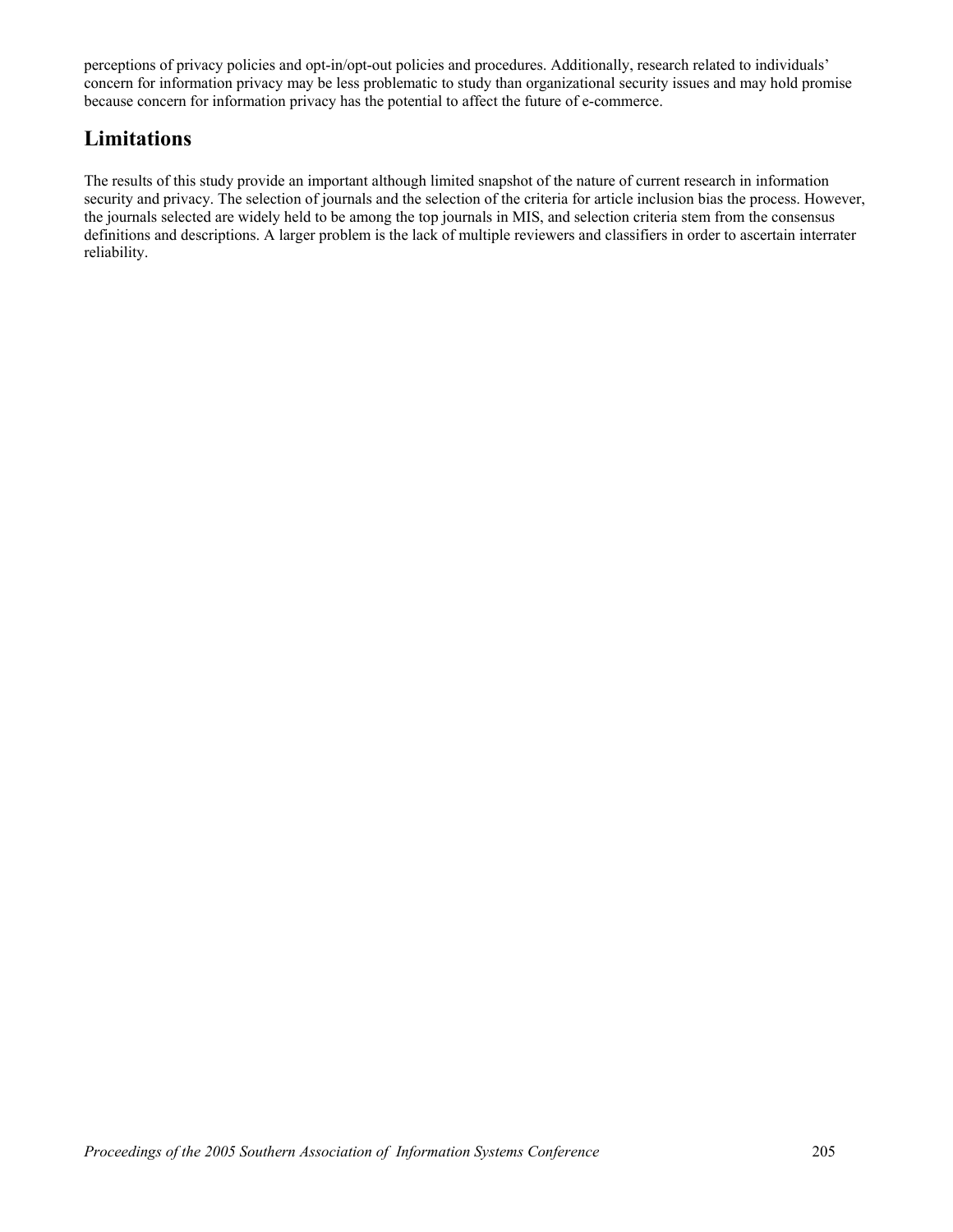## **References**

Basu, A., & Muylle, S. (2003). Authentication in E-Commerce*. Communications of the ACM*, 46(12), 159-166.

- Burmester, M., & Desmedt, Y.G. (2004). Is Hierarchical Public-Key Certification the Next Target for Hackers? *Communications of the ACM*, 47(8), 69-74.
- Cam-Winget, N., Housley, R., Wagner, D., & Walker, J. (2003). Security Flaws in 802.11 Data Link Protocols. *Communications of the ACM*, 46(5), 35-39.
- Cavusoglu, H., Mishra, B., & Raghunathan, S. (2004). A Model for Evaluating IT Security Investments*. Communications of the ACM*, 47(7), 87-92.
- Di Pietro, R., & Mancini, L.V. (2003). Security and Privacy Issues of Handheld and Wearable Wireless Devices. *Communications of the ACM*, 46(9), 75-79.
- Earp, J.B., & Baumer, D. (2003). Innovative Web Use to Learn about Consumer Behavior and Online Privacy. *Communications of the ACM*, 46(4), 81-83.
- Frolick, Mark N. (2003). A New Webmaster's Guide to Firewalls and Security. *Information Systems Management*, 20(1), 29- 34.
- Gordon, L.A., Loeb, M.P., & Sohail, T. (2003). A Framework for Using Insurance for Cyber-Risk Management. *Communications of the ACM*, 46(3), 81-85.
- Gupta, A., Tung, Y.A., & Marsden, J.R. (2004). Digital signature; use and modification to achieve success in next generational e-business processes. *Information & Management*, 41(5), 561-575.
- Housley, R., & Arbaugh, W. (2003). Security Problems in 802.11-based Networks. *Communications of the ACM*, 46(5), 31- 34.
- Ives, B., Walsh, K.R., & Schneider, H. (2004). The Domino Effect of Password Reuse. *Communications of the ACM*, 47(4), 75-78.
- Jain, A.K. & Ross, A. (2004). Multibiometic Systems. *Communications of the ACM*, 47(1), 34-40.
- Jefferson, D., Rubin, A.D., Simons, B., & Wagner, D. (2004). Analyzing Internet Voting Security, *Communications of the ACM*, 47(10), 59-64.
- Kotulic, A.G., & Clark, J.G. (2004). Why there aren't more information security research studies. *Information & Management,* 41(5), 597-607.
- Kuechler, W., & Grupe, F.H. (2003). Digital Signatures: A Business View. *Information Systems Management*, 20(1), 19-28.
- Liu, C., Marchewka, J.T., Lu, J., & Yu, C. (2004). Beyond concern: a privacy-trust-behavioral intention model of electronic commerce. *Information & Management*, 42(1), 127-142.
- Martin, D., Wu, H., & Alsaid, A. (2003). Hidden surveillance by Web Sites: Web Bugs in Contemporary Use. *Communications of the ACM*, 46(12), 258-264.
- Moores, T. & Dhillon, G. (2003). Do Privacy Seals in E-Commerce Really Work? *Communications of the ACM*, 46(12), 265- 271.
- Mylonopoulos, N. & Theoharakis, V. (2001). Global Perceptions of IS Journals, *Communications of the ACM*, 44(9), 29-33 (available online at http://www.alba.edu.gr/survey/IS/ISJournals.pdf)
- Panko, R.R. (2004). *Corporate Computer and Network Security*. Pearson Education, Inc., Upper Saddle River, NJ
- Perrig, A., Stankovic, J., & Wagner, D. (2004). Security in Wireless Sensor Networks. *Communications of the ACM*, 47(6), 53-57.